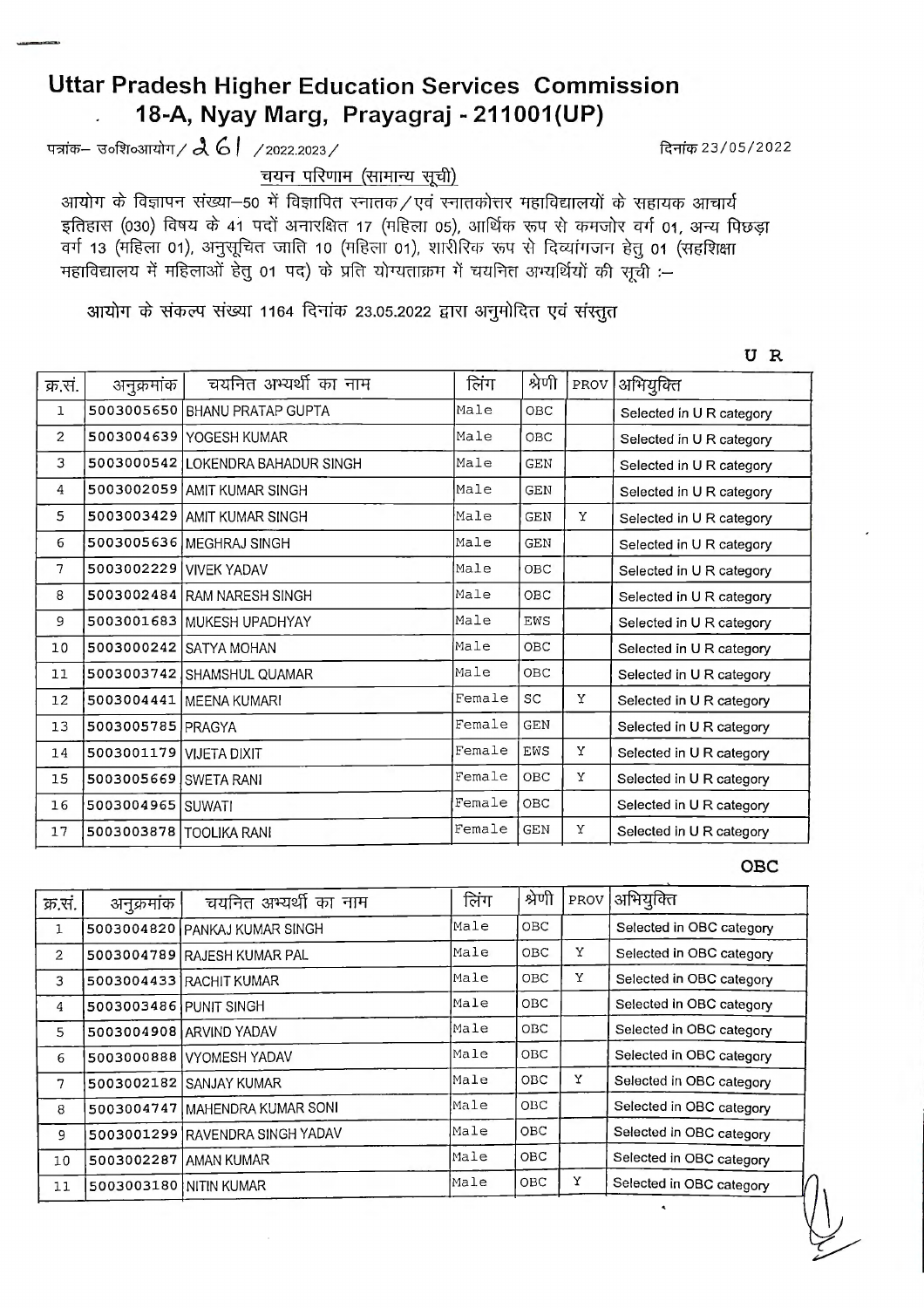OBC

| क्र.सं. | अनुक्रमांक | चयनित अभ्यर्थी का नाग    | लिंग       |     |              | । श्रेणी   PROV   अभियुक्ति |
|---------|------------|--------------------------|------------|-----|--------------|-----------------------------|
| 12      |            | 5003004722 BABALI YADAV  | Female OBC |     | $\mathbf{v}$ | Selected in OBC category    |
| 13      |            | S003000290 ASHWANI YADAV | Male       | OBC |              | Selected in OBC, PH         |

## **EWS**

| क्र.सं. | अनुक्रमाक | चयनित अभ्यर्था का नाग          | लिंग | श्रेणी |           | PROV अभियक्ति            |
|---------|-----------|--------------------------------|------|--------|-----------|--------------------------|
|         |           | 5003005129   VIVEK KUMAR SINGH | Male | EWS    | $\bullet$ | Selected in EWS category |

SC

| चयनित अभ्यर्थी का नाम | लिंग                                                                                                                                                                                                                                                                             | श्रेणी |   | PROV   अभियुक्ति        |
|-----------------------|----------------------------------------------------------------------------------------------------------------------------------------------------------------------------------------------------------------------------------------------------------------------------------|--------|---|-------------------------|
|                       | $Ma$ $Lc$                                                                                                                                                                                                                                                                        | SC     |   | Selected in SC category |
|                       | Male                                                                                                                                                                                                                                                                             | SC     |   | Selected in SC category |
|                       | Male                                                                                                                                                                                                                                                                             | SC     | Y | Selected in SC category |
|                       | Male                                                                                                                                                                                                                                                                             | SC     |   | Selected in SC category |
|                       | Female                                                                                                                                                                                                                                                                           | SC     | Y | Selected in SC category |
|                       | Male                                                                                                                                                                                                                                                                             | SC     |   | Selected in SC category |
|                       | Male                                                                                                                                                                                                                                                                             | SC     | Y | Selected in SC category |
|                       | Male                                                                                                                                                                                                                                                                             | SC     |   | Selected in SC category |
|                       | Male                                                                                                                                                                                                                                                                             | SC     |   | Selected in SC category |
|                       | Male                                                                                                                                                                                                                                                                             | SC     | Y | Selected in SC category |
| क्र.सं.               | अनुक्रमांक<br>5003000266 VIJAY PRATAP SINGH<br>5003000106 SUDHEER KUMAR VERMA<br>5003001669 SAURABH RAY<br>5003003224 AMIT<br>5003002713 ANCHAL<br>5003002381 RAM SINGH VERMA<br>5003005424 JITENDRA KUMAR<br>5003003886 RAM KUMAR<br>5003005115 ARVIND<br>5003004458 AJAY KUMAR |        |   |                         |

उत्तर प्रदेश उच्चतर शिक्षा सेवा आयोग, (अध्यापकों की चयन प्रक्रिया) विनियमावली—2014 के<br>विनियम—07(1) में दी गयी व्यवस्थानुसार योग्यताक्रमानुसार अतिरिक्त अभ्यर्थियों के नामों की सूची।

UR

| क्र.सं. | अनुक्रमांक            | चयनित अभ्यर्थी का नाम                  | लिंग    | श्रेणी     |   | PROV  अभियुक्ति     |
|---------|-----------------------|----------------------------------------|---------|------------|---|---------------------|
|         |                       | 5003000748 ARUN PRATAP SINGH BHADAURIA | Male    | GEN        |   | Waiting in category |
| 2       |                       | 5003002584 SHRAWAN KUMAR SINGH         | Male    | GEN        |   | Waiting in category |
| 3       |                       | 5003000312 SANJIV KUMAR CHAUHAN        | Male    | GEN        |   | Waiting in category |
| 4       | 5003000054 ANJU SINGH |                                        | lFemale | <b>GEN</b> |   | Waiting in category |
|         | 5003005775 SUMAN      |                                        | Female  | GEN        | v | Waiting in category |

OBC

| क्र.सं. | अनुक्रमांक             | चयनित अभ्यर्थी का नाम          | लिंग   | श्रेणी | PROV   अभियुक्ति    |
|---------|------------------------|--------------------------------|--------|--------|---------------------|
|         |                        |                                | Male   | OBC    | Waiting in category |
|         |                        | 5003003574 PRADEEP CHAUDHARY   |        |        |                     |
|         |                        | 5003001640 MAHENDRA SINGH      | Male   | OBC    | Waiting in category |
|         |                        | 5003004300 MOHAMMAD JAVED ALAM | Male   | OBC    | Waiting in category |
|         | 5003003323 ROMIL GUPTA |                                | Female | OBC    | Waiting in category |

**EWS** 

| क्र.सं. | अनुक्रमाक | चयनित अभ्यर्थी का नाम           | लिंग |     | श्रेणी PROV अभियुक्ति |
|---------|-----------|---------------------------------|------|-----|-----------------------|
|         |           | 5003001939 GOPAL PRASAD GOSWAMI | Male | EWS | Waiting in category   |

 $SC$ 

|         | अनुक्रमाक               | चयनित अभ्यर्थी का नाम | लिंग | श्रेणी | $ $ PROV   अभियुक्ति |     |
|---------|-------------------------|-----------------------|------|--------|----------------------|-----|
| क्र.सं. | 5003000452 ADITYA KUMAR |                       | Male | SC     | Waiting in category  |     |
|         |                         |                       |      |        |                      | ر س |